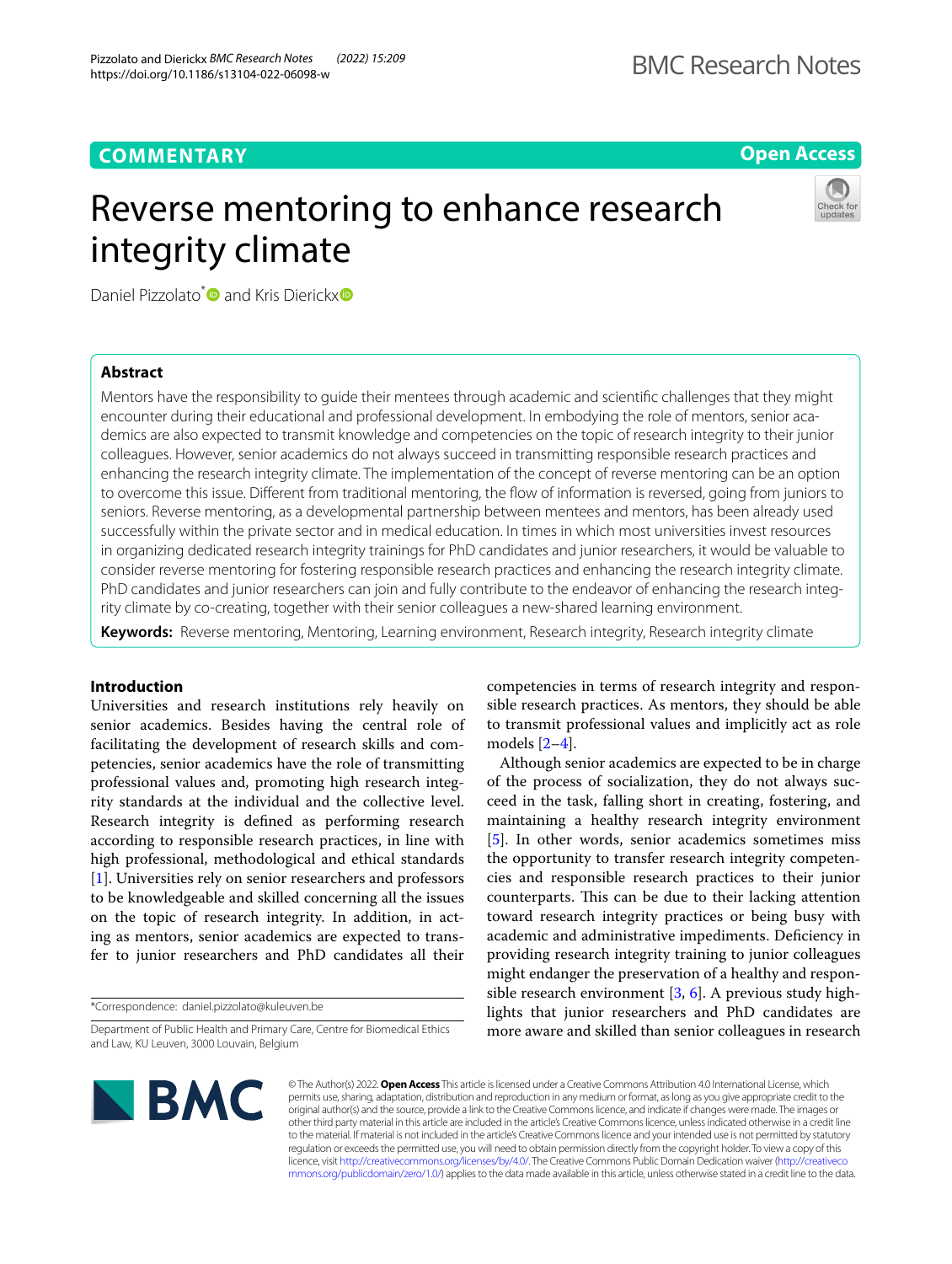integrity [\[7](#page-2-6)]. Similarly, a recent study has shown how PhD candidates perceived the surrounded environment as not promoting scientific integrity  $[8]$  $[8]$  $[8]$ . A solution to overcome this problem is by implementing the concept of reverse mentoring within the academia. Reverse mentoring is formally defned as the pairing of a younger, junior employee acting as the mentor to share expertise with an older, senior colleague as the mentee  $[9]$ . The normal flow of information, knowledge, skills, support, and awareness that normally goes from mentors to mentees is reversed.

# **Main text**

The concept of reverse mentoring has been successfully implemented within diferent corporations and private settings since it was frst formally introduced at General Electric in 1999 [[9–](#page-2-8)[13\]](#page-3-0). At frst, junior employees (acting as mentors) were matched with more senior colleagues (acting as mentees) to transfer specifc competencies in new emerging technologies and IT skills. Besides transmitting IT skills, reverse mentoring has been proven to be benefcial in terms of building cross-generational relationships, creating equity and equality within the working environment, creating a two-way flow of new competencies, awareness, skills and establishing a better understanding of the organizational environment [[9,](#page-2-8) [11–](#page-2-9) [15\]](#page-3-1). Reverse mentoring has also been successfully implemented in the NHS (National Health Service, [https://](https://www.nhs.uk/) [www.nhs.uk/\)](https://www.nhs.uk/), focusing on exploring equality, diversity, and inclusion by pairing senior white leaders (considered as mentees in the program) with black and minority staf (considered as mentors in the program) [\[16](#page-3-2)].

However, reverse mentoring has also disadvantages that lie in its structure. These disadvantages may be related to the level of confdence of junior colleagues when acting as mentors, the willingness of seniors to accept and be responsive to what they are learning when acting as mentees, and issues concerning cross-generational diferences [\[9](#page-2-8), [17,](#page-3-3) [18\]](#page-3-4).

Without being limited to the experiences in the private sector and in the NHS, it is fair to explore whether reverse mentoring might beneft the academic environment [[19\]](#page-3-5). In the context of education, reverse mentoring has been defned as a 'developmental partnership between one or more less experienced mentor/s (e.g., Ph.D. candidate, junior researcher) providing specifc expertise and one or more experienced mentee/s (e.g., supervisor, research team leader, senior professor) who want/s to gain this knowledge/skills'. The partnership is characterized by reciprocity and mutual respect and it aims at both, the development of the mentors and the mentees [\[20](#page-3-6)].

Besides being possibly beneficial to the research environment in its entirety, reverse mentoring might be useful to foster responsible research practices and enhance the research integrity climate in particular. Although senior academics can contribute to creating a responsible research environment by fostering research integrity awareness and practices, it might be the right time to let junior researchers join this endeavor. Universities are already investing resources in their PhD candidates and undergraduates by providing dedicated training sessions on research integrity that rarely target senior academics [[21](#page-3-7)[–23](#page-3-8)]. Alongside promoting research integrity, reverse mentoring can be implemented also in relation to open science practices (e.g., open access publications, pre-registration of study designs, pre-print publications and making research materials freely available), aiming to increase transparency and accessibility within the research setting [\[24](#page-3-9)]. Junior researchers are often more skilled and better informed than their senior colleagues in relation to open science practices [[25,](#page-3-10) [26](#page-3-11)]. For this reason, they might be in the position to infuence the research environment toward open science practices  $[25]$  $[25]$ . The European Commission is also investing in training for PhD candidates, undergraduates and junior researchers by funding diferent projects focusing on research integrity education such as Path2Integrity [[27](#page-3-12)] and Integrity [\[28](#page-3-13)], and open science practices such as Foster [[29](#page-3-14)] and Diosi [\[30](#page-3-15)].

According to the reverse mentoring model, doctoral candidates and junior researchers (acting temporarily as mentors) can provide seniors (acting temporarily as mentees) with a new impulse in terms of awareness and more up-to-date knowledge on the topic of research integrity and open science. Junior researchers can start collaborating with senior colleagues in giving new momentum to research integrity and a start to the discussion surrounding open science practices within the research environment. This collaboration can only be extremely beneficial to enhancing the research integrity climate (Fig. [1\)](#page-2-10).

PhD candidates and junior researchers can assist senior academics in fostering research integrity in diferent possible ways. First, junior researchers can collaborate with senior colleagues in discussing and promoting activities in relation to research integrity. Second, junior researchers can provide monthly seminars on general or more discipline-specifc research integrity issues within their research teams. Third, junior researchers can update new colleagues (junior and senior) on what is expected from them in terms of research integrity, responsible research practices and open science. Forth, junior researchers with specifc expertise on the topic of research integrity and open science can facilitate workshops involving senior colleagues. Finally, junior researchers can be involved in the defnition of some recommendations to regulate the supervisor–supervisee relationship. Besides having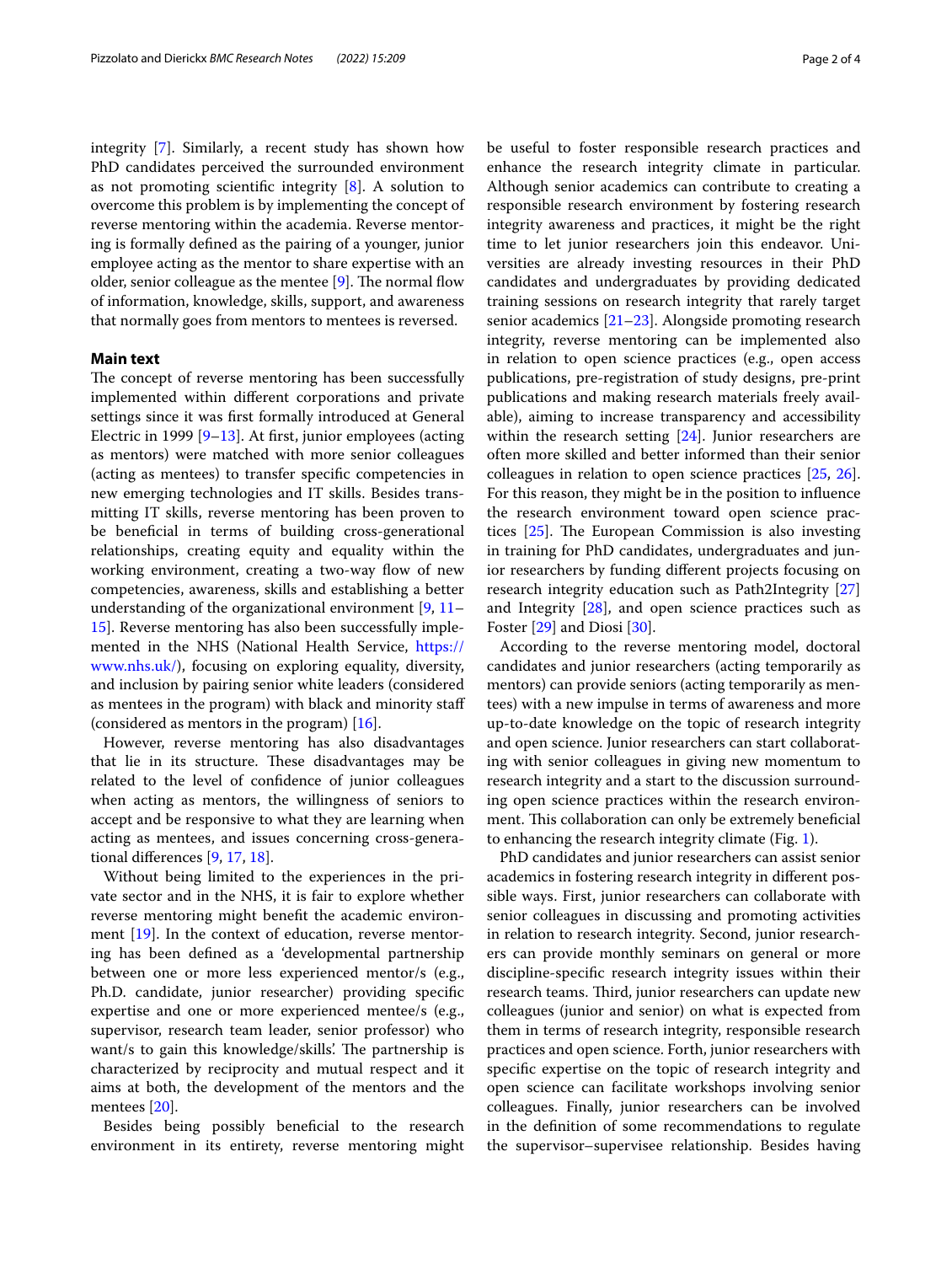

<span id="page-2-10"></span>possible direct benefts in fostering responsible research practices and in promoting open science practices, reverse mentoring might have an impact on issues not strictly related to research integrity or open science, but still infuencing the research integrity climate. Reverse mentoring might be valuable for senior academics for improving their mentorship and inter-relational skills and for junior researchers to improve their leadership and managerial skills [[10](#page-2-11)[–14](#page-3-16)]. Supporting reverse mentoring and the collaboration between junior researchers and senior academics might be benefcial to mitigating the intergenerational gap between them and the power imbalance that occasionally sufocates early-career researchers and PhD candidates.

# **Outlook**

Overcoming the issue of senior academics' occasional inability to foster responsible research practices and to enhance the research integrity climate has to be taken seriously. Universities should start recognizing and supporting the role that PhD candidates and junior researchers play in fostering research integrity. Universities should start involving PhD candidates and junior researchers in the organization of and in facilitating training sessions on research integrity and open science. Involving juniors in the discussion surrounding responsible conduct of research and practices could provide some much-needed momentum to the topic of research integrity. Junior researchers and doctoral students should start joining senior colleagues in enhancing the research integrity climate by creating a shared learning environment.

## **Abbreviation**

NHS: National Health Service.

## **Acknowledgements**

The authors would like to thank the reviewers for their valuable suggestions and their help in improving the manuscript. Moreover, we would like to thank Roshni Jegan for editing the manuscript.

### **Author contributions**

DP and KD contributed to the manuscript writing. Both authors read and approved the fnal manuscript.

#### **Funding**

This research received no specifc grant from any funding agency.

#### **Availability of data and materials**

Not applicable.

## **Declarations**

**Ethics approval and consent to participate** Not applicable.

### **Consent for publication**

Not applicable.

#### **Competing interests**

The authors declare that there is no confict of interest.

Received: 28 March 2022 Accepted: 7 June 2022 Published online: 17 June 2022

#### **References**

- <span id="page-2-0"></span>1. Science Europe Working Group on Research Integrity. Research integrity practices in Science Europe Member Organisations. Science Europe 2016. [https://www.scienceeurope.org/media/onrlh1tf/science-\\_europe\\_integ](https://www.scienceeurope.org/media/onrlh1tf/science-_europe_integrity_survey_report_july_2016_final.pdf) rity\_survey\_report\_july\_2016\_final.pdf.
- <span id="page-2-1"></span>2. Heitman E. Ethical values in the education of biomedical researchers. Hastings Cent Rep. 2000;30(4):S40.
- <span id="page-2-4"></span>3. Bird SJ. Mentors, advisors and supervisors: their role in teaching responsible research conduct. Sci Eng Ethics. 2001;7(4):455–68.
- <span id="page-2-2"></span>4. Weil V. Mentoring: some ethical considerations. Sci Eng Ethics. 2001;7(4):471–82.
- <span id="page-2-3"></span>5. Haven TL, Tijdink JK, Martinson BC, Bouter LM. Perceptions of research integrity climate differ between academic ranks and disciplinary fields: results from a survey among academic researchers in Amsterdam. PLoS ONE. 2019;14(1):1–17.
- <span id="page-2-5"></span>6. Eisen A, Berry RM. The absent professor: why we don't teach research ethics and what to do about it. Am J Bioeth. 2002;2(4):38–49. [https://doi.](https://doi.org/10.1162/152651602320957556) [org/10.1162/152651602320957556](https://doi.org/10.1162/152651602320957556).
- <span id="page-2-6"></span>7. Wells JA, Thrush CR, Martinson BC, May TA, Stickler M, Callahan EC, et al. Survey of organizational research climates in three research intensive, doctoral granting universities. J Empir Res Hum Res Ethics. 2014;9(5):72–88.
- <span id="page-2-7"></span>8. Hofmann B, Holm S. Research integrity: environment, experience, or ethos? Res Ethics. 2019;15(3–4):1–13.
- <span id="page-2-8"></span>9. Murphy W. Reverse mentoring at work: fostering cross-generational learning and developing millennials leaders. Hum Resour Manage. 2012;51(4):549–74.
- <span id="page-2-11"></span>10. Burdett J. Reverse mentoring becomes a two-way street: case study of a mentoring project for IT competence. Dev Learn Organ. 2014;28(3):13–6.
- <span id="page-2-9"></span>11. Chaudhuri S, Park S, Johnson KR. Engagement, inclusion, knowledge sharing, and talent development: is reverse mentoring a panacea to all? Findings from literature review. Eur J Train Dev. 2021. [https://doi.org/10.](https://doi.org/10.1108/ejtd-01-2021-0005) [1108/ejtd-01-2021-0005.](https://doi.org/10.1108/ejtd-01-2021-0005)
- 12. Chen YC. Enhancing teaching competence through bidirectional mentoring and structured on-the-job training model. Mentor Tutoring